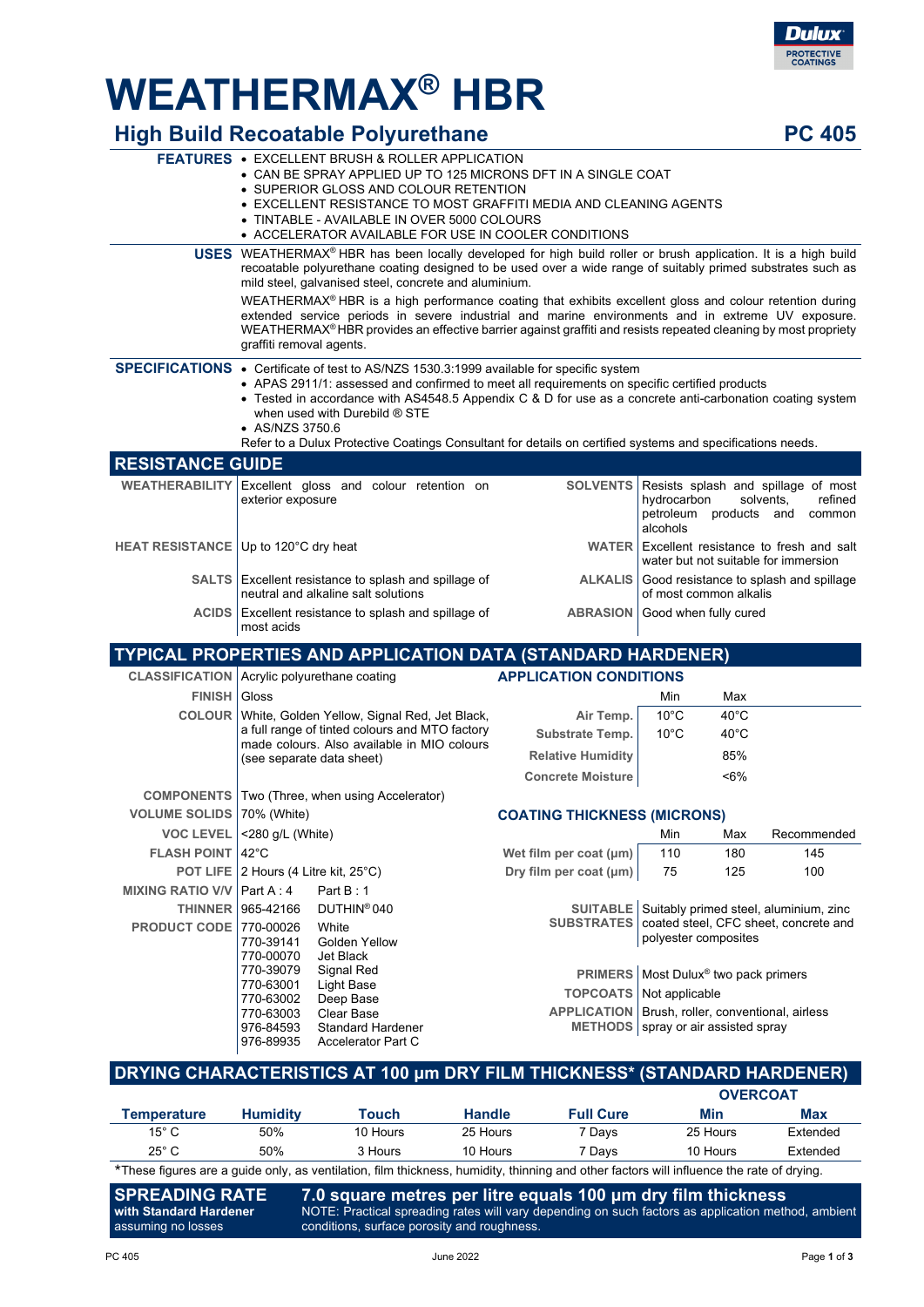## **WEATHERMAX® HBR**

**VOC LEVEL** <300 g/L (White)

## **STANDARD HARDENER WITH ACCELERATOR (PART C)**

**MIXING RATIO** PART C: 1 DOSE PER 4 LITRE KIT

|                              | Min | Max | Recommended |                                  | Min           | Max            |
|------------------------------|-----|-----|-------------|----------------------------------|---------------|----------------|
| Wet film per coat (µm)       | 110 | 180 | 150         | Air Temperature                  | $5^{\circ}$ C | $40^{\circ}$ C |
| Dry film per coat (µm)       | 75  | 125 | 100         | Substrate Surface Temperature    | $5^{\circ}$ C | $40^{\circ}$ C |
|                              |     |     |             | <b>Relative Humidity</b>         |               | 85%            |
| SOLIDS BY VOLUME 68% (White) |     |     |             | <b>Concrete Moisture Content</b> |               | $< 6\%$        |

POT LIFE 2 Hours (4 Litre kit, 25°C)

### **COATING THICKNESS (MICRONS) APPLICATION CONDITIONS**

| Min        | Max | Recommended |                                  | Min           | Max            |
|------------|-----|-------------|----------------------------------|---------------|----------------|
| 110        | 180 | 150         | Air Temperature                  | 5°C           | $40^{\circ}$ C |
| 75         | 125 | 100         | Substrate Surface Temperature    | $5^{\circ}$ C | $40^{\circ}$ C |
|            |     |             | <b>Relative Humidity</b>         |               | 85%            |
| օ՜ (White) |     |             | <b>Concrete Moisture Content</b> |               | $<6\%$         |
|            |     |             |                                  |               |                |

### **DRYING CHARACTERISTICS AT 100 μm DRY FILM THICKNESS\***

|                |                 |         |               |                                                                                                                                                                                                                                        | <b>OVERCOAT</b> |            |
|----------------|-----------------|---------|---------------|----------------------------------------------------------------------------------------------------------------------------------------------------------------------------------------------------------------------------------------|-----------------|------------|
| Temperature    | <b>Humidity</b> | Touch   | <b>Handle</b> | <b>Full Cure</b>                                                                                                                                                                                                                       | Min             | <b>Max</b> |
| $10^{\circ}$ C | 50%             | 7 Hours | 18 Hours      | 7 Days                                                                                                                                                                                                                                 | 18 Hours        | Extended   |
| $25^\circ$ C   | 50%             | 2 Hours | 5 Hours       | <sup>7</sup> Davs                                                                                                                                                                                                                      | 5 Hours         | Extended   |
|                |                 |         |               | <del>Φ T</del> he company of the company of the Black Black Description of the Holly of the Company of the Company of the Company of the Company of the Company of the Company of the Company of the Company of the Company of the Com |                 |            |

\*These figures are a guide only, as ventilation, film thickness, humidity, thinning and other factors will influence the rate of drying

**SPREADING RATE with Accelerator** assuming no losses **6.8 square metres per litre equals 100 μm dry film thickness** NOTE: Practical spreading rates will vary depending on such factors as application method, ambient conditions, surface porosity and roughness.

## **TYPICAL SYSTEMS**

This is a guide only and not to be used as a specification. Your specific project needs must be discussed with a Dulux Protective Coatings Consultant.

| <b>SURFACE</b>                    | <b>ENVIRONMENT</b>                                                       | <b>PREPARATION GUIDE</b>                                | <b>SYSTEM</b>                                                                      |                                                                                                                      | DFT (µm)                                                 |
|-----------------------------------|--------------------------------------------------------------------------|---------------------------------------------------------|------------------------------------------------------------------------------------|----------------------------------------------------------------------------------------------------------------------|----------------------------------------------------------|
| STEEL - NEW                       | Very high corrosivity<br>(AS2312.1 Cat C5)<br><b>Exceeds System PUR5</b> | Abrasive blast clean<br>AS1627.4 Class 2.5              | 1 <sup>st</sup> Coat<br>2 <sup>nd</sup> Coat<br>3rd Coat                           | Zincanode <sup>®</sup> 402<br>Duremax <sup>®</sup> GPE MIO<br>Weathermax <sup>®</sup> HBR                            | $75 \mu m$<br>$200 \mu m$<br>$100 \mu m$                 |
| STEEL - NEW                       | Very high corrosivity<br>(AS2312.1 Cat C5)<br>Exceeds System PUR4        | Abrasive blast clean<br>AS1627.4 Class 2.5              | 1 <sup>st</sup> Coat<br>2 <sup>nd</sup> Coat<br>3 <sup>rd</sup> Coat               | Zincanode <sup>®</sup> 402<br>Duremax <sup>®</sup> GPE<br>Weathermax <sup>®</sup> HBR                                | $75 \mu m$<br>$125 \mu m$<br>$100 \mu m$                 |
| STEEL - NEW                       | Low - medium corrosivity<br>(AS2312.1 Cat C2-3)<br>System PUR2           | Abrasive blast clean<br>AS1627.4 Class 2.5              | 1 <sup>st</sup> Coat<br>$2nd$ Coat                                                 | Duremax <sup>®</sup> GPE ZP<br>Weathermax <sup>®</sup> HBR                                                           | $125 \mu m$<br>$100 \mu m$                               |
| STEEL-<br><b>MAINTENANCE</b>      | Exterior/Interior                                                        | Power tool clean AS1627.2<br>Class 2 minimum            | Spot prime<br>1 <sup>st</sup> Coat<br>2 <sup>nd</sup> Coat<br>3 <sup>rd</sup> Coat | Durebild <sup>®</sup> STE<br>Durebild <sup>®</sup> STE<br>Weathermax <sup>®</sup> HBR<br>Weathermax <sup>®</sup> HBR | $125 \mu m$<br>$125 \mu m$<br>$100 \mu m$<br>$100 \mu m$ |
| <b>GALVANISED</b><br><b>STEEL</b> | Mild - Moderate (AS2312.1<br>Cat C2-3) System PUR2                       | Clean, degrease and abrade<br>surface                   | 1 <sup>st</sup> Coat<br>$2nd$ Coat                                                 | Duremax <sup>®</sup> GPE ZP<br>Weathermax <sup>®</sup> HBR                                                           | $125 \mu m$<br>$100 \mu m$                               |
| <b>CONCRETE</b>                   | Exterior/Interior                                                        | Remove release agents and<br>other surface contaminants | 1 <sup>st</sup> Coat<br>2 <sup>nd</sup> Coat<br>3rd Coat                           | Durebild <sup>®</sup> STE<br>Weathermax <sup>®</sup> HBR<br>Weathermax <sup>®</sup> HBR                              | $125 \mu m$<br>$100 \mu m$<br>$100 \mu m$                |
| <b>ALUMINIUM</b>                  | Exterior/Interior                                                        | Clean, degrease and abrade<br>surface                   | 1 <sup>st</sup> Coat<br>2 <sup>nd</sup> Coat                                       | Luxepoxy <sup>®</sup> 4 White Primer<br>Weathermax <sup>®</sup> HBR                                                  | $50 \mu m$<br>$100 \mu m$                                |

NOTE: If application is by brush or roller, additional coats will be necessary to achieve the minimum DFT and full opacity

**SURFACE PREPARATION** Specifiers should follow the surface preparation guidelines from the data sheet for the primer or first coat selected. The surface must be clean, sound and free from moisture, grease, oil, dirt, rust, loose paint, and other contaminants. Degrease surface with Gamlen CA 1 detergent (according to the manufacturer's written instructions and all safety warnings) and then abrade to provide a key for the coating system. If application of the second coat has exceeded the recoat window of the first coat (refer to data sheet) then the entire surface MUST be abraded. **Steel Maintenance**: Wash with Gamlen CA 1 according to the manufacturer's written instructions and all safety warnings. (Refer to AS1627.1 Part 2.2). Remove unsound coatings. Feather back edges to remove ridges. Abrade entire surface of tightly adhering remaining coating to provide a suitable key for the new coating system. Remove all red rust by power tool cleaning in accordance with AS/NZ 1627:2 Class 2. Remove all residues. Spot prime bare steel with the first coat nominated in the Typical Systems Guide.